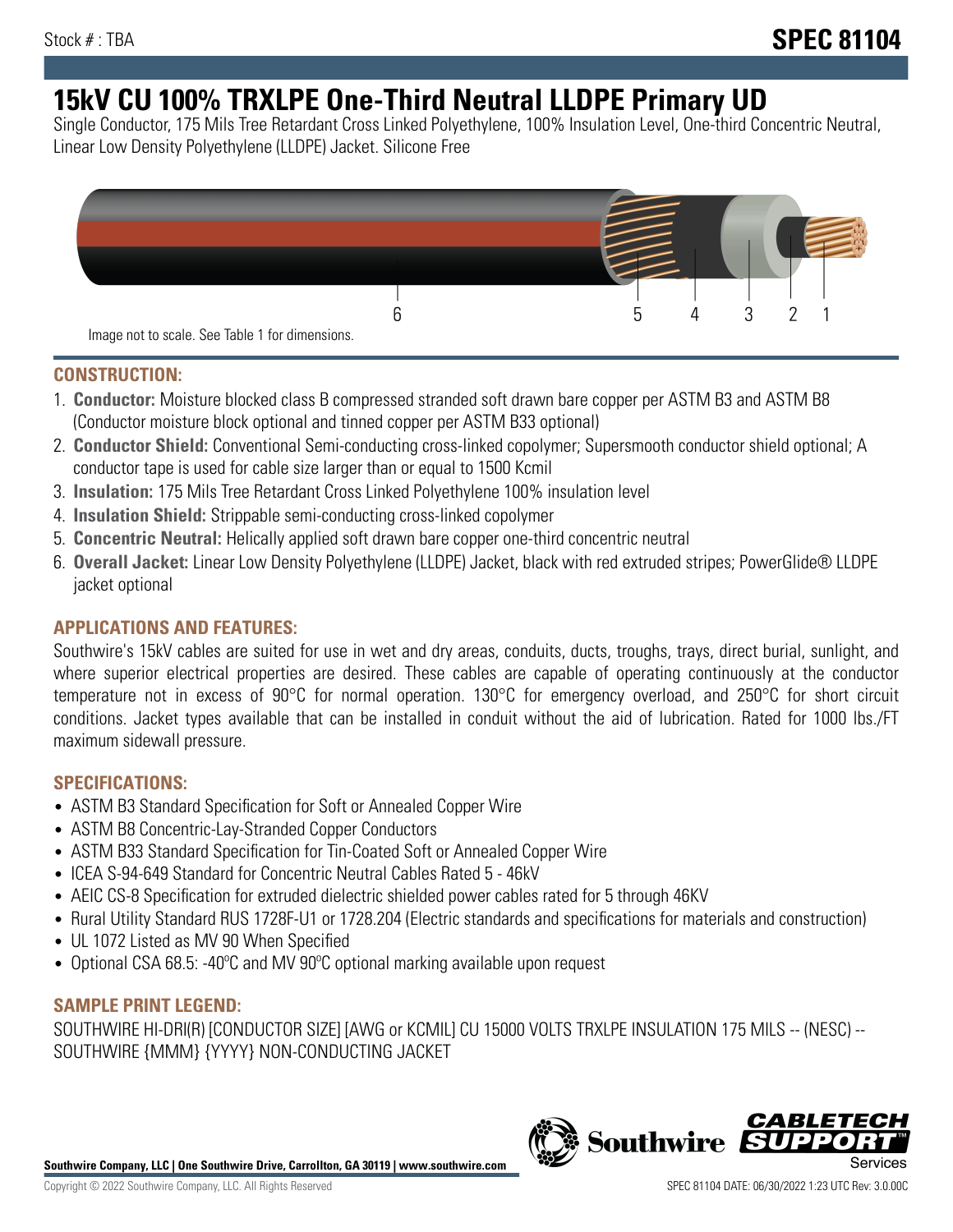# Stock # : TBA **SPEC 81104**

#### **Table 1 – Weights and Measurements**

| <b>Stock</b><br>  Number | Cond<br><b>Size</b> | <b>Diameter</b><br>Over<br>Conductor | Diameter<br><b>Over</b><br>Insulation | <b>Insul</b><br><b>Thickness</b> | Diameter<br>Over<br>Insulation<br><b>Shield</b> | Concentric<br><b>Neutral</b> | Neutral DC<br>Resistance<br>$25^{\circ}$ C | Jacket<br><b>Thickness</b> | Approx.<br>0D    | Approx.<br><b>Weight</b> | Min<br>Bending<br>Radius | Max Pull<br>Tension* |
|--------------------------|---------------------|--------------------------------------|---------------------------------------|----------------------------------|-------------------------------------------------|------------------------------|--------------------------------------------|----------------------------|------------------|--------------------------|--------------------------|----------------------|
|                          | AWG/<br>Kcmil       | inch                                 | inch                                  | mil                              | inch                                            | No. x AWG                    | $\Omega$ /1000ft                           | mil                        | inch             | Ib<br>/1000ft            | inch                     | Ib                   |
| <b>TBA</b>               | 3/0<br>(19)         | 0.456                                | 0.843                                 | 175                              | 0.923                                           | 14x14                        | 0.188                                      | 50                         | .15 <sup>1</sup> | 1061                     | 9.2                      | 1342                 |

All dimensions are nominal and subject to normal manufacturing tolerances

◊ Cable marked with this symbol is a standard stock item

\* Pulling tension based on pulling eye directly connected to conductor

^ HiDri Plus - Water Blocking Powder. Black Jacket

# All black jacket

§ HiDri Plus - Water Blocking Powder. Black Jacket. CSA Listed

### **Table 2 – Electrical and Engineering Data**

| Cond.<br>Size         | 'DC<br>Resistance<br>@25°C | 'AC<br>Resistance<br>$@90^{\circ}C$ | Capacitive<br>Reactance @<br>60Hz | Inductive<br>Reactance<br>@ 60Hz | Charging<br>Current | Dielectric<br>Loss | Zero<br>Sequence<br>Impedance* | Positive<br>Sequence<br>Impedance <sup>+</sup> | Short<br>Circuit<br>Current @<br>30 Cycle | Allowable<br>Ampacity in<br>Duct 90°C† | Allowable<br>Ampacity<br><b>Directly</b><br>Buried 90°C‡ |
|-----------------------|----------------------------|-------------------------------------|-----------------------------------|----------------------------------|---------------------|--------------------|--------------------------------|------------------------------------------------|-------------------------------------------|----------------------------------------|----------------------------------------------------------|
| AWG/<br>Kcmil         | $\Omega/1000$ ft           | $\Omega/1000$ ft                    | $M\Omega^*1000$ ft                | $\Omega/1000$ ft                 |                     | A/1000ft W/1000ft  | $O/1000$ ft                    | $\Omega$ /1000ft                               | Amp                                       | Amp                                    | Amp                                                      |
| $\frac{3}{0}$<br>(19) | 0.0642                     | 0.081                               | 0.037                             | 0.041                            | 0.237               | 0.616              | $ 0.260 + j0.077 $             | $0.083 + j0.041$                               | 5124.3                                    | 260                                    | 325                                                      |

\* Calculations are based on three cables triplexed / concentric shield / Conductor temperature of 90°C / Shield temperature of 45°C / Earth resistivity of 100 ohmsmeter

† Ampacities are based on Figure 7 of ICEA P-117-734 (Single circuit trefoil, 100% load factor, 90°C conductor temperature, earth RHO 90, 36" burial depth) ‡ Ampacities are based on Figure 1 of ICEA P-117-734 (Single circuit trefoil, 100% load factor, 90°C conductor temperature, earth RHO 90, 36" burial depth)

### **Table 3 – Weights and Measurements (Metric)**

| Stock<br>Number | Cond.<br>Size | Diameter<br>Over<br>Conductor | Diameter,<br><b>Over</b><br>Insulation | Insul.<br><b>Thickness</b> | <b>Diameter</b><br>Over<br>Insulation<br><b>Shield</b> | Concentric<br><b>Neutral</b> | Neutral DC<br>Resistance<br>$25^{\circ}$ C | Jacket<br><b>Thickness</b> | Approx.<br>0D | Approx.<br>Weight | Min<br>Bending<br>Radius | Max Pull<br>Tension* |
|-----------------|---------------|-------------------------------|----------------------------------------|----------------------------|--------------------------------------------------------|------------------------------|--------------------------------------------|----------------------------|---------------|-------------------|--------------------------|----------------------|
|                 | AWG/<br>Kcmil | mm                            | mm                                     | mm                         | mm                                                     | No. x AWG                    | $\Omega$ /km                               | mm                         | mm            | ka/km             | mm                       | newton               |
| <b>TBA</b>      | 3/0<br>(19)   | 11.58                         | 21.41                                  | 4.44                       | 23.44                                                  | 14x14                        | 0.62                                       | 1.27                       | 29.24         | 579               | 233.68                   | 5972                 |

All dimensions are nominal and subject to normal manufacturing tolerances

◊ Cable marked with this symbol is a standard stock item

\* Pulling tension based on pulling eye directly connected to conductor

^ HiDri Plus - Water Blocking Powder. Black Jacket

# All black jacket

§ HiDri Plus - Water Blocking Powder. Black Jacket. CSA Listed

# **Table 4 – Electrical and Engineering Data (Metric)**

| Cond<br>Size  | DC<br>Resistance<br>@25°C | AC<br>Resistance<br>$@90^{\circ}C$ | Capacitive<br>Reactance<br>@ 60Hz | Inductive<br>Reactance<br>@ 60Hz | Charging<br>Current | <b>Dielectric</b><br>Loss. | Zero<br>'Sequence,<br>Impedance* | Positive<br>Sequence<br>Impedance* | Short<br>Circuit<br>Current $@'$<br>30 Cycle | Allowable<br>Ampacity in<br>Duct 90°C1 | Allowable<br>Ampacity<br><b>Directly</b><br>Buried 90°C‡ |
|---------------|---------------------------|------------------------------------|-----------------------------------|----------------------------------|---------------------|----------------------------|----------------------------------|------------------------------------|----------------------------------------------|----------------------------------------|----------------------------------------------------------|
| AWG/<br>Kcmil | $\Omega$ /km              | $\Omega$ /km                       | $M\Omega^*$ km                    | $\Omega$ /km                     | A/km                | W/km                       | $\Omega/1000$ ft                 | $\Omega/1000$ ft                   | Amp                                          | Amp                                    | Amp                                                      |
| $\frac{3}{0}$ | 0.2106                    | 0.27                               | 0.0113                            | 0.1345                           | 0.778               | 2.0210                     | $0.260 + j0.077$                 | $0.083 + j0.041$                   | 5124.3                                       | 260                                    | 325                                                      |



CABLE

UPPO

IS

**Southwire**